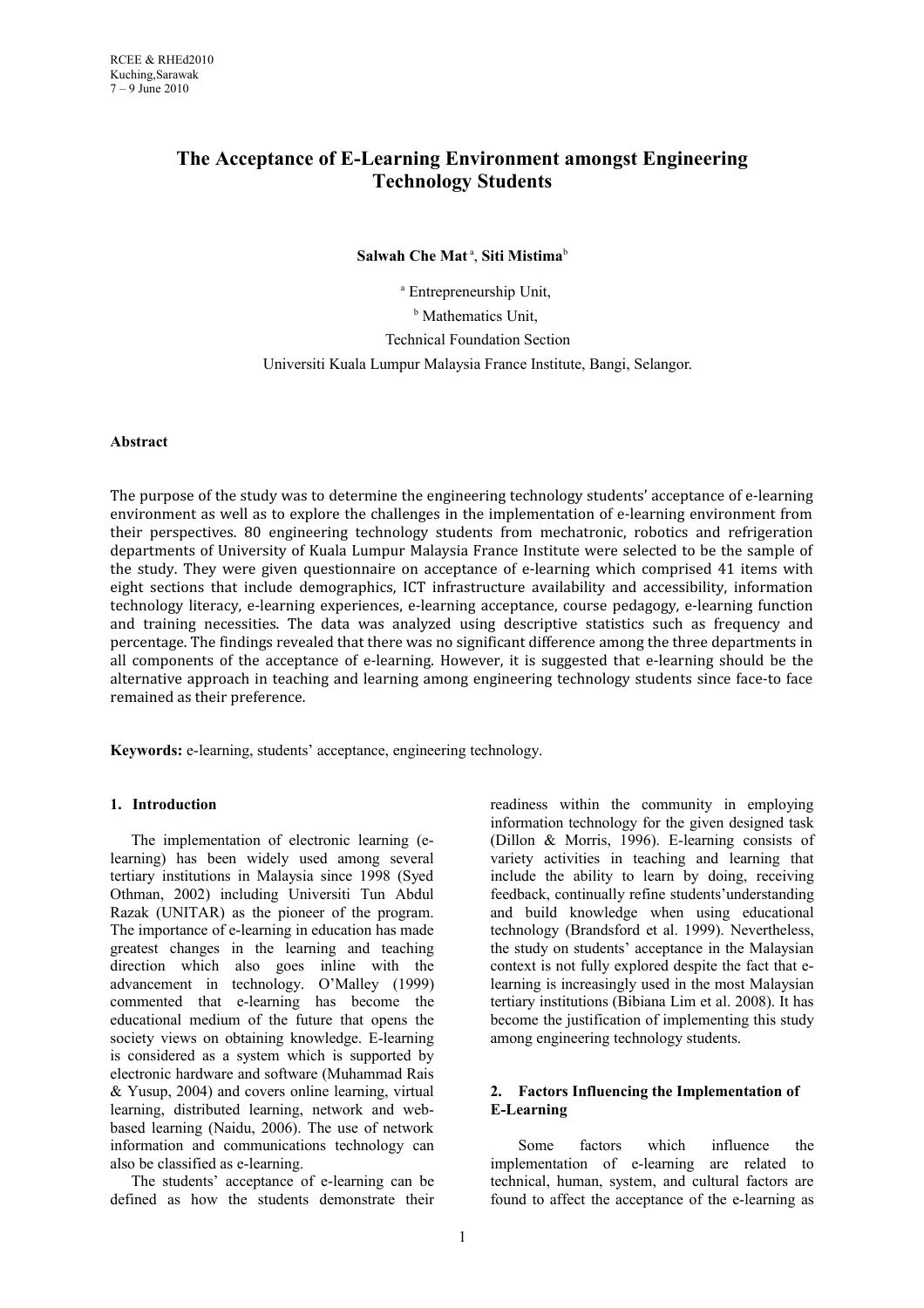RCEE & RHEd2010 Kuching,Sarawak  $7 - 9$  June 2010

well as the perception of the usefulness of elearning (Jaflah & Sharifa, 2010). This is agreed by Bibiana Lim et al. (2008) who have listed similar factors specifically related to the acceptance of elearning among students. As such, students' and teachers' characteristics, technology support (Poon et al., 2004), institutional support (Latifah & Ramli, 2005), curriculum management (Selim, 2005), and online forum discussion (McDonald, 2001).

Students' satisfaction with time, flexibility of the system, technology self-efficacy, motivation,

The importance of having good quality of technology support could also reflect on the students' acceptance of e-learning. The infrastructure must be well maintained and up-todate in order to meet the users' expectation (Selim, 2005). A reliable system with minimal technical problem could create a better e-learning environment. To achieve the said standard of system, the institutions have to give support in providing better technology facilities including accreditation system, copyright system, human and technical support (Poon et al. 2004).

Another factor that is also vital to the curriculum management which gives a transition in the learning mode. The curriculum should be designed according to the requirement of the system which consist of a variety of support services for students (Selim, 2005).For instance, using online forum would create an interactive teaching and learning strategy. The opportunity of changing ideas would enable them to enhance the understanding in the subject matter as well as retaining longer knowledge information (Bibiana Lim, 2008).

#### **3. E-Learning at Universiti Kuala Lumpur Malaysia France Institute (UniKL MFI)**

At UniKL MFI, e-learning is called eLearningSpace@UniKL. It is a Learning involvement, cognitive engagement and their anxiety are considered affecting the acceptance of e-learning among them (Poon et al. 2004). On the other hand, teachers should play their role in making the e-learning a successful. Positive attitude towards e-learning and the willingness of sharing knowledge with students could promote highly interactions among students in using e-learning in their learning process (Bibiana Lim et al. 2008).

Management System based on *Moodle* VLE, developed from a social constructivism perspective. The e-learning space can be accessed through the URL of [http://elearn.mfi.edu.my](http://elearn.mfi.edu.my/) . It provides range of functionalities to allow teaching and learning content creation and delivery, communication and collaboration and assessment. *Moodle* enables lecturers and instructors to enhance their face-toface teaching and their students' learning by providing an online environment to distribute materials and encourage collaboration and interaction both within and outside the classroom. Some of the functions of eLearningSpace are downloadable teaching materials (notes, video etc), interacting activities (assignments, quizzes etc) and social activities (chat, forum etc).

UniKL MFI introduces e-learning to encourage a more flexible approach to learning and teaching. Students will have more controlled of the learning process as the can study at their own pace, anytime, anywhere. E-learning encourages students to be more active learners and the use of technology helps students to explore resources and construct their own meanings. As for lecturers, e-learning enables them to use multiple forms of media and caters it for a wider variety of learning styles and also to communicate with students.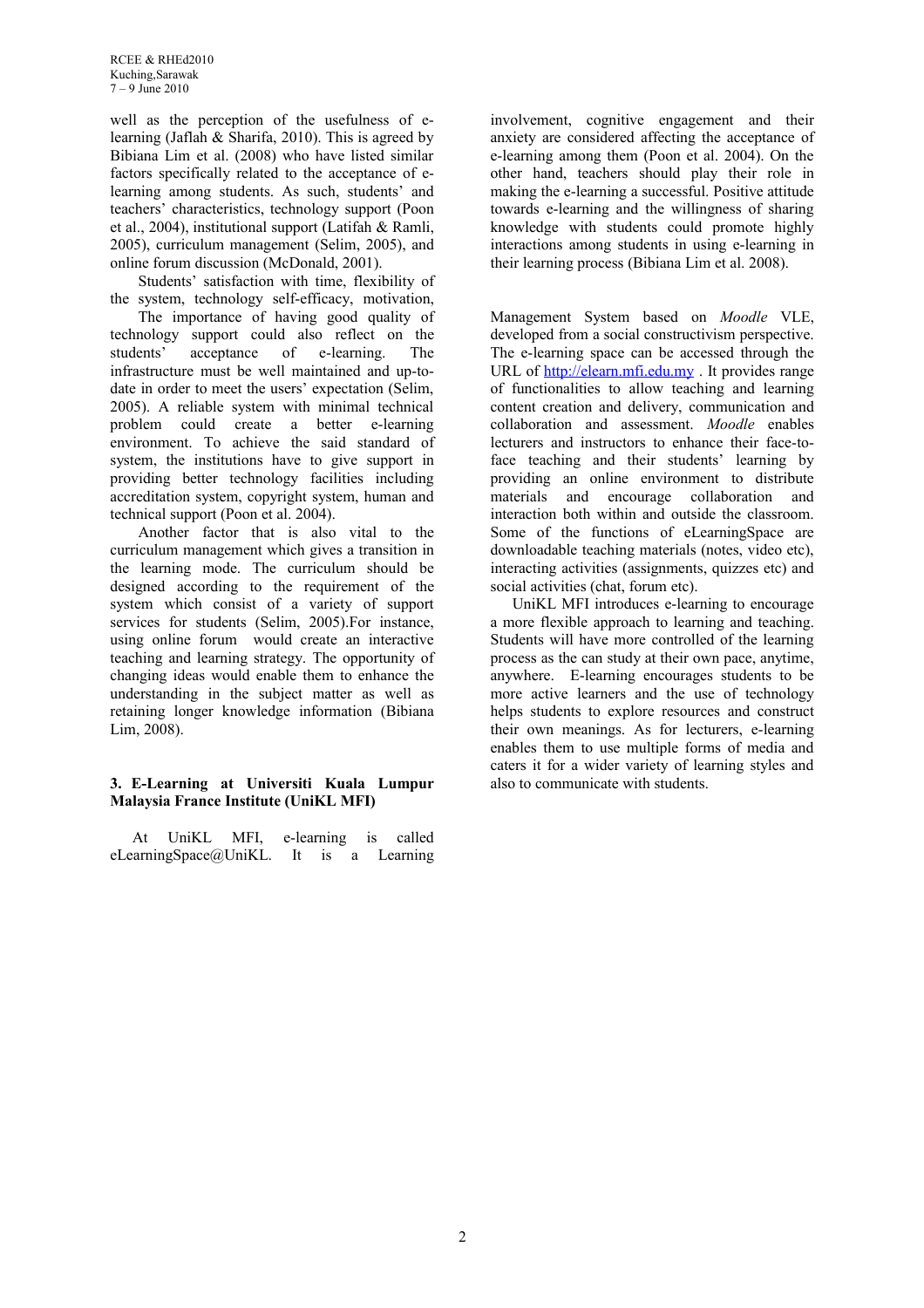

Fig. 1. The screenshot of *eLearningSpace@UniKL Interface*

#### **4. Research Objectives**

The research was conducted to achieve the following objectives:

- a) To report the engineering technology students'<br>feedback on ICT infrastructure and on ICT infrastructure and accessibility
- b) To identify the engineering technology students' e-learning experience based on their understanding the definition of e-learning and e-learning history
- c) To identify the acceptance of e-learning among engineering technology students
- d) To identify the influence of course discipline on e-learning among engineering technology students

#### **5. Methodology**

A total of 80 engineering technology students from mechatronic, robotics and refrigeration departments of Universiti Kuala Lumpur Malaysia

France Institute were selected to be the sample of the study with no preference to program, gender or academic year.

The questionnaires where adopted from Chow et al. (2007) research entitled "*Student Acceptance on e-Learning in UiTM Pulau Pinang*" The questionnaire comprises of 41 items with eight sections as shown in Table 1. The data were analyzed using descriptive statistics such as frequency and percentage.

Section 1 is classified to collect the respondents' profile on demographics factors namely gender, and program level. Questions in Sections 2 to 5 are identified as the factors affecting student acceptance on e-learning. Sections 6 to 8 are group collect data as means of providing recommendations on e-learning implementation to the university. This paper covers only the findings of Sections 1 to 6.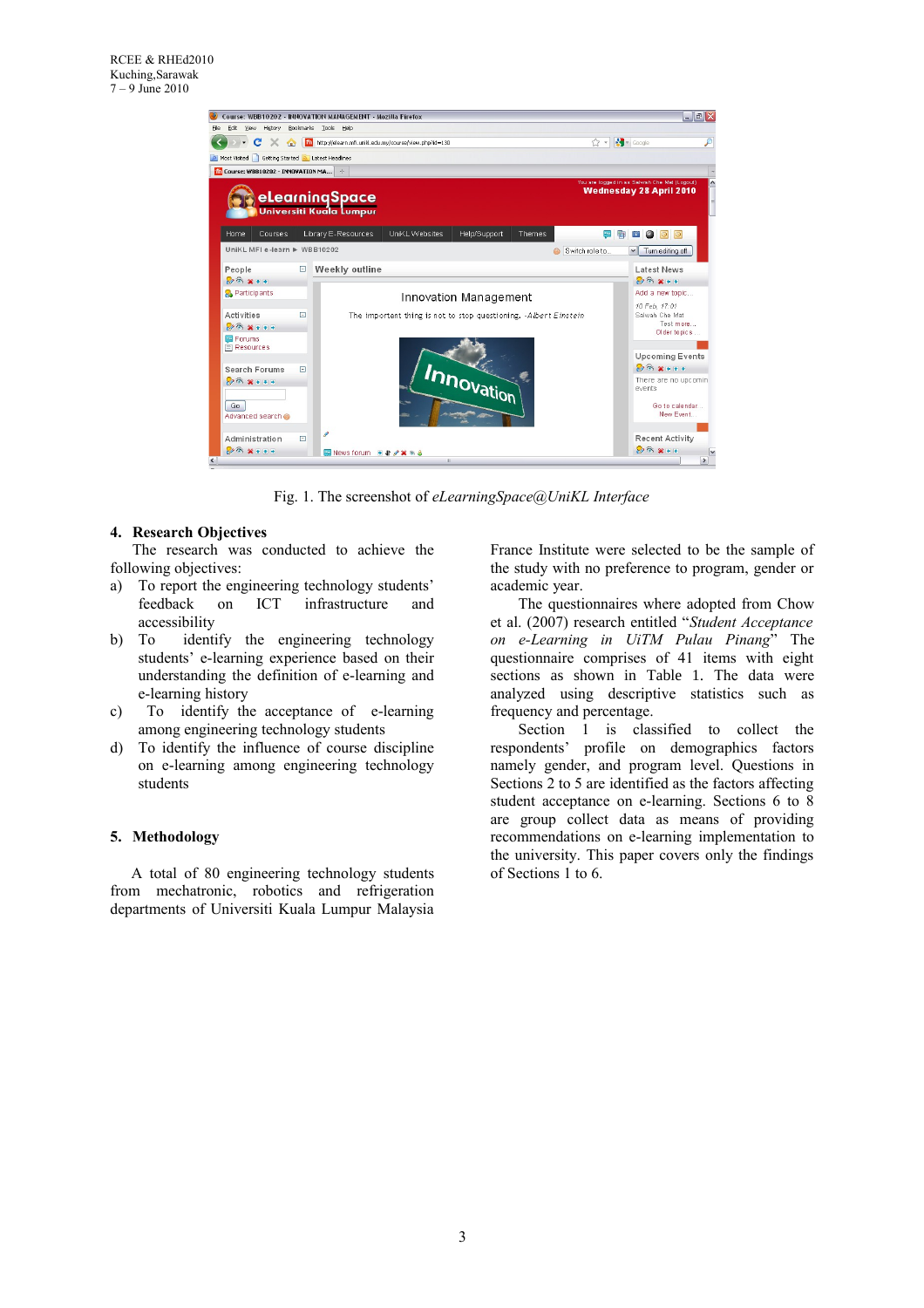| <b>Section</b>              | <b>Description</b>                                                        | <b>Types of Response</b><br>Category             |
|-----------------------------|---------------------------------------------------------------------------|--------------------------------------------------|
|                             | To investigate gender, course discipline and program level of respondent  | Nominal                                          |
| $\mathcal{D}_{\mathcal{L}}$ | To investigate ICT infrastructure availability and accessibility to       | Ordinal:                                         |
|                             | respondents inside and outside campus                                     | 4 Point Likert Scale                             |
| 3                           | To investigate computer and internet literacy of respondent               | Ordinal:                                         |
|                             |                                                                           | 4 Point Likert Scale                             |
| $\overline{4}$              | To investigate the e-learning experiences of respondents                  | Nominal                                          |
| 5                           | To investigate the e-learning acceptance of respondents                   | Ordinal:                                         |
|                             |                                                                           | 4 Point Likert Scale                             |
| 6                           | To investigate the influence of course pedagogy on e-learning acceptance  | Ordinal:                                         |
|                             | of respondents                                                            | 5 Point Likert Scale                             |
| 7                           | To determine the e-learning functions desired by respondents              | Ordinal:                                         |
|                             |                                                                           | 4 Point Likert Scale                             |
| 8                           | To determine the training necessity of respondents to increase e-learning | Ordinal:                                         |
|                             | acceptance                                                                | 4 Point Likert Scale                             |
|                             |                                                                           | Respondents are more satisfied with the internet |

UniKL MFI.

Table 1. *Number of questions and response categories according to sections in questionnaire*

#### **6. Results and discussion**

#### *6.1. Respondents' Profile*

Table 2 presents the demographics of the respondents. There are a total of 80 respondents taking part in this survey. 76% of the respondents are male respondents while the rest were female respondents.

Table 2. Demographic of the respondents

| Gender                                                        | Number of<br><b>Respondents</b> | Percentage of<br>respondents |  |  |
|---------------------------------------------------------------|---------------------------------|------------------------------|--|--|
| Male                                                          |                                 | 76%                          |  |  |
| Female                                                        |                                 | 24%                          |  |  |
| $\text{Tr}\left[\text{L}\right]$ and $\text{L}\left[1\right]$ |                                 |                              |  |  |

Table 4. The overall percentage of responses for computer literas mentioned internet literacy

|                             |              | Satisfactory internet speed |        |       |              |
|-----------------------------|--------------|-----------------------------|--------|-------|--------------|
| Item                        | <b>Never</b> | <b>Sometimes</b>            | Fairly | Verv  | <b>Total</b> |
|                             |              |                             | Often  | Often |              |
|                             | (%)          | (%)                         | (%)    | (%)   | $($ %)       |
| Frequency of using computer | 5.9%         | 39.4%                       | 37.4%  | 17.3% | 100.0%       |
| Frequency of using internet | $6.4\%$      | 31.7%                       | 33.0%  | 28.9% | 100.0%       |

## *6.2 ICT Infrastructure Availability and Accessibility*

Table 3 presents the respondents' feedback on ICT infrastructure availability and accessibility inside and outside UniKL MFI. Feedbacks were obtained on accessibility of ICT infrastructure inside and outside UniKL MFI in terms of computer availability, internet availability and internet speed. More than half of the respondents agree that ICT infrastructure is accessible outside UniKL MFI but not inside UniKL MFI. 66% of respondents disagree with accessibility of internet inside UniKL MFI and 89% of respondents are not satisfied with internet speed inside UniKL MFI.

## *6.3 ICT Literacy*

Table 4 presents the investigation on computer and internet literacy of respondents. In overall, all of the respondents know how to use the computer functions such as word processing, computer games, graphic/photo processing, technical software and programming. All of the respondents are familiar with the internet functions such as searching information online, online chatting, emailing, online banking and blogging. Thus, all of the respondents are considered computer and internet literate.

*6.4 e-Learning Experience*

Table 3. Respondents' feedback on ICT infrastructure availability and accessibility inside and outside campus

speed outside UniKL MFI compared to inside

| <b>Item</b>                   |                           |      | <b>Disagree</b><br>$(\%)$ |      | Agree<br>(%) | <b>Total</b><br>$(\%)$ |
|-------------------------------|---------------------------|------|---------------------------|------|--------------|------------------------|
|                               | Accessibility of computer |      |                           | 66.0 | 34.0         | 100                    |
|                               | inside UniKL MFI          |      |                           |      |              |                        |
|                               | Accessibility of internet |      | 73.0                      |      | 27.0         | 100                    |
|                               | inside UniKL MFI          |      |                           |      |              |                        |
| Satisfactory internet speed   |                           |      | 89.0                      |      | 11.0         | 100                    |
|                               | inside UniKL MFI          |      |                           |      |              |                        |
|                               | Accessibility of computer |      | 44.0                      |      | 56.0         | 100                    |
|                               | outside UniKL MFI         |      |                           |      |              |                        |
|                               | Accessibility of internet |      | 31.0                      |      | 69.0         | 100                    |
| literasmand internet literacy |                           |      |                           |      |              |                        |
| Satisfactory internet speed   |                           | 33.0 |                           | 67.0 | 100          |                        |
| Fairly                        | Very                      |      | <b>Total</b>              |      |              |                        |
| Often                         | Often                     |      |                           |      |              |                        |
| (%)                           | (%)                       |      | (%)                       |      |              |                        |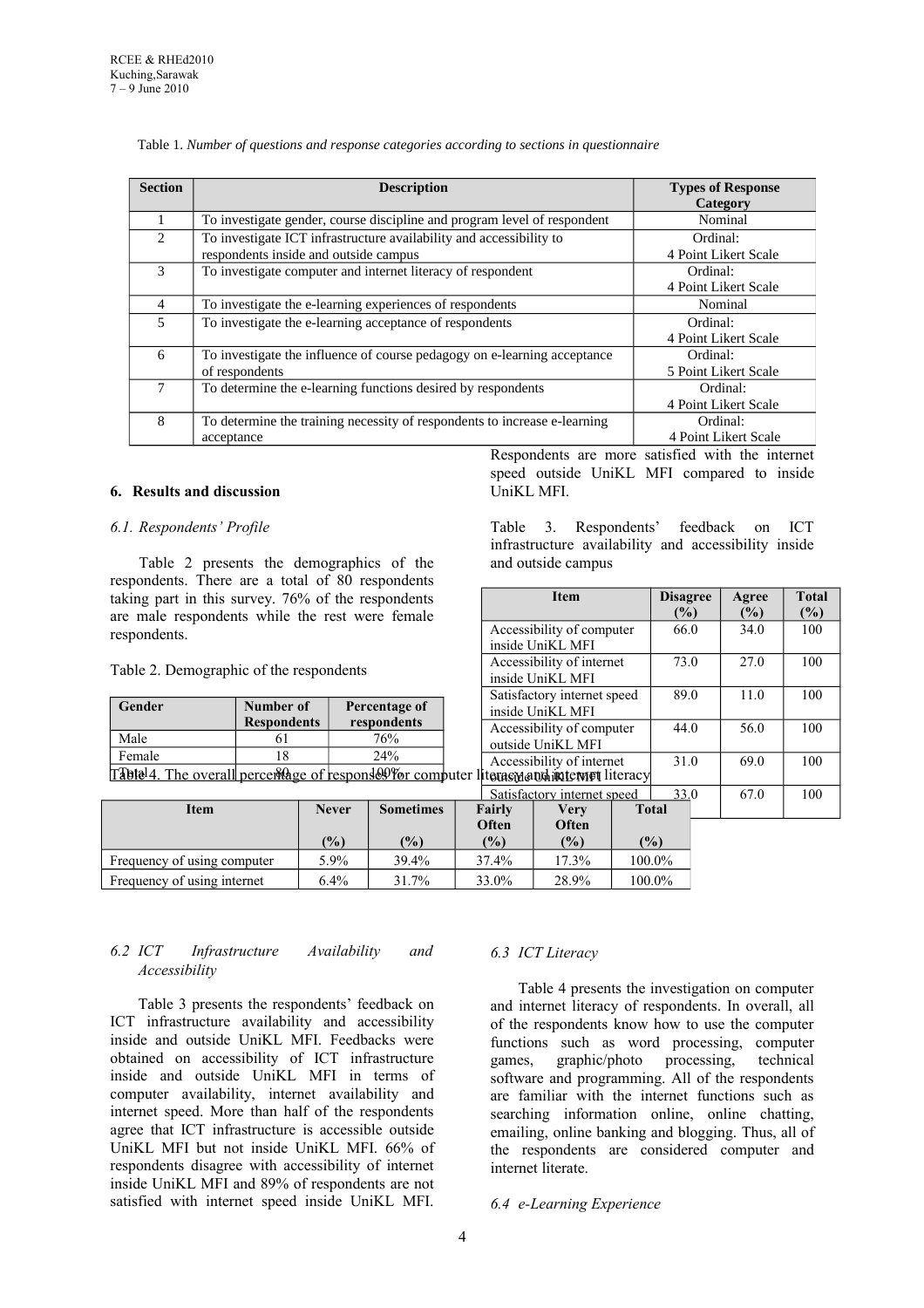RCEE & RHEd2010 Kuching,Sarawak 7 – 9 June 2010

The e-learning experiences of respondents are being studied under two aspects; namely respondents' understanding on the definition of elearning, and the e-learning usage history of respondents.

## *(a) Understanding on the definition of e-learning*

Three definitions of e-learning from difference sources were included in the questionnaire to assess the respondents' understanding of e-learning. Table 6 shows the percentage of responds on the three different definitions. In general, an overall of 51% of the respondents understands all three definitions. In terms of preference over the three e-learning definitions, it is observed that most respondents prefers definition 3 ("e-Learning" is learning using information and computer technology) followed by definition 1 ("e-Learning" is learning activities based on any electronic format) and lastly definition 2 ("e-Learning" refers to internet technologies used to deliver a broad array of solutions that enhance the instructional process).

## *(b) e-Learning usage history*

Table 6 presents the percentage of responds on the various e-learning experiences. It is observed that most respondents have experiences in downloading lecture notes online (87%), followed by finding information online for coursework (86%), answering quiz online (49%), communicating with lecturer using e-mail or e-forum (35%) and lastly accessing digital library online  $(33%)$ 

In general, there are more than half of the respondents (58%) who possess e-learning *6.5 e-Learning Acceptance*

The e-learning acceptance of students is assessed based on preference over face-to-face teaching, group study after class, ability to understand written instruction, classroom discussion and acceptance on new technologies. Respondents with low e-learning acceptance prefer face-to-face learning, group study after class, assistance in understanding written instruction, classroom discussion and resistant to new

Table 7. e-Learning acceptance of respondents

experiences. There are 33% of them who never perform either one of the e-learning functions stated in Table 6. This indicates that those with and without e-learning experiences are almost equally distributed among the respondents.

|            |  | Table 5. Preference of respondent on e-learning |  |
|------------|--|-------------------------------------------------|--|
| definition |  |                                                 |  |

| e-Learning Definition | Yes<br>$\mathcal{O}_0$ | N <sub>0</sub><br>$\mathcal{O}_0$ | Unsure<br>$\mathcal{O}_0$ | <b>Total</b><br>$\%$ |
|-----------------------|------------------------|-----------------------------------|---------------------------|----------------------|
| Definition 1          | 70.0                   | 6.0                               | 24.0                      | 100                  |
| (www.technology.com)  |                        |                                   |                           |                      |
| Definition 2          | 61.8                   | 15.8                              | 22.4                      | 100                  |
| (Poon et al., 2004)   |                        |                                   |                           |                      |
| Definition 3          | 76.0                   | 90                                | 15.0                      | 100                  |
| (Author's definition) |                        |                                   |                           |                      |

Table 6. The percentage of respondents possessing e-learning experiences

| <b>Item</b>               | Yes           | $\bf N_0$ | Unsure | <b>Total</b> |
|---------------------------|---------------|-----------|--------|--------------|
|                           | $\frac{1}{2}$ | (%)       | (%)    | $(\%)$       |
| To access digital library | 33.0          | 58.0      | 90     | 100          |
| online                    |               |           |        |              |
| To find information       | 86.0          | 8.0       | 6.0    | 100          |
| online for coursework     |               |           |        |              |
| To download lecture       | 87.0          | 9.0       | 4.0    | 100          |
| notes online              |               |           |        |              |
| To communicate with       | 35.0          | 49.0      | 16.0   | 100          |
| lecturer using e-mail or  |               |           |        |              |
| e-forum                   |               |           |        |              |
| To answer quiz online     | 49.0          | 42.0      | 9.0    | 100          |
| Overall e-learning        | 58            | 33        | 9      | 100          |
| experiences               |               |           |        |              |

technology. It was observed that the respondents have strong preference for face-to-face teaching (97.4%), group study after class (90.9%), prefer assistance in understanding written instruction (62.5%), classroom discussion (84.6%) and resistant to new technology (33.3%).

66.7% of respondents find learning new technologies exciting and challenging but still their preferences are on the conventional teaching and learning method.

| <b>Item</b>                                           | <b>Disagree</b> | Agree | <b>Total</b> |
|-------------------------------------------------------|-----------------|-------|--------------|
|                                                       | (%)             | (%)   | (%)          |
| Prefer face-to-face teaching                          | 2.6             | 97.4  | 100          |
| Prefer group study after class                        | 9.1             | 90.9  | 100          |
| Prefer assistant in understanding written instruction | 37.5            | 62.5  | 100          |
| Prefer classroom discussion                           | 15.4            | 84.6  | 100          |
| Resistant to new technologies                         | 66.7            | 33.3  | 100          |

6.6 *Course Pedagogy* Table 8 illustrates the influence of course discipline on e-learning acceptance of respondents.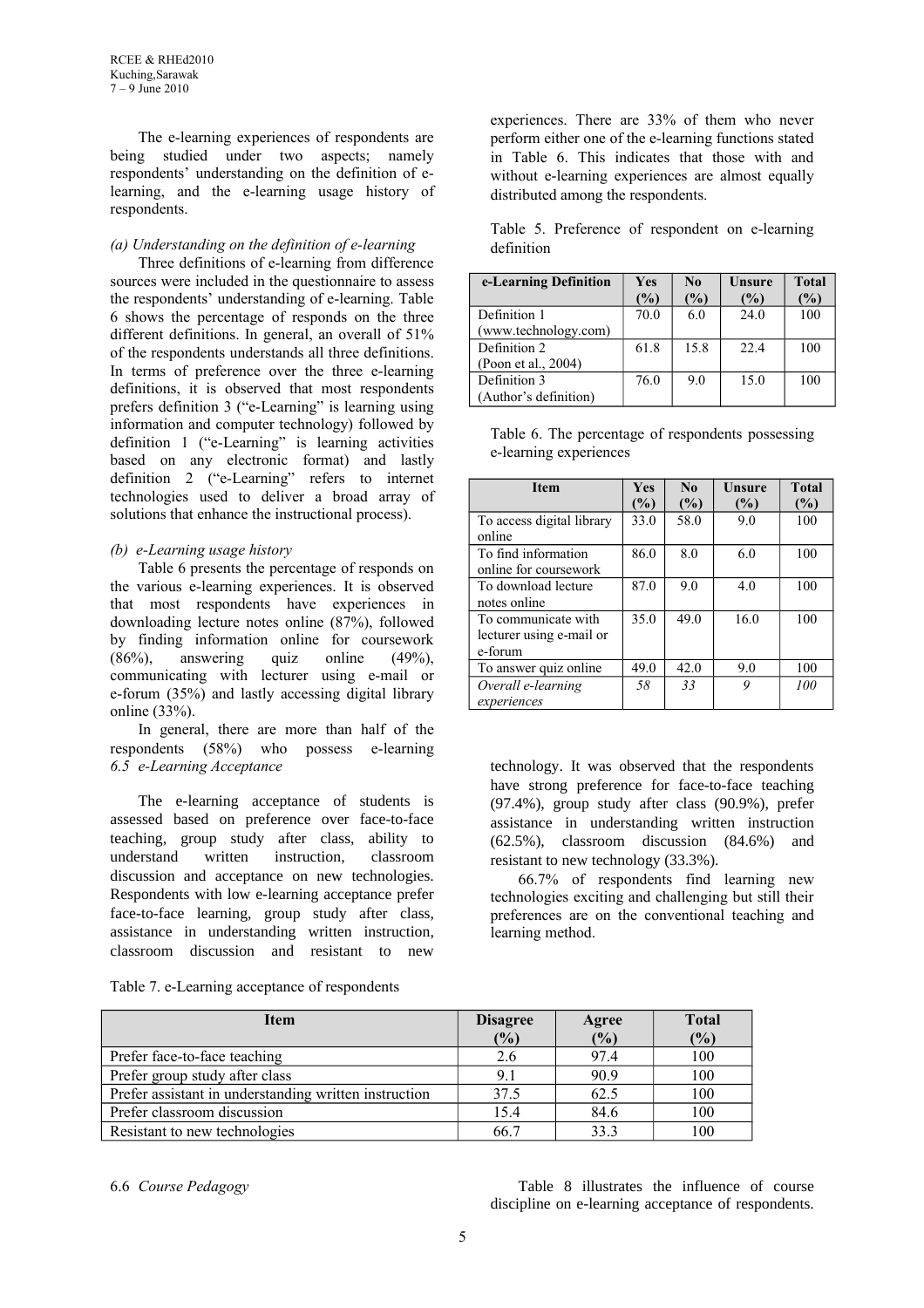The number of respondents who prefer no online learning or 25% online learning is more than the number of respondents who prefer 75% online learning or fully online learning for each type of courses. However, there are around 12.7% to 27.4% of the respondents who prefer to have equally online learning and classroom learning.

The percentage of respondents choosing 75% or 100% online learning according to course discipline in descending sequence is humanity, business, language, mathematics, science and lastly engineering.

The influence of teaching pedagogy (lecture, tutorial and workshop) on e-learning preference, an overall percentage of responses is summarised in Table 9. The e-learning preference according to teaching pedagogy is lecture, tutorial and workshop.

| <b>Item</b>     | 0%<br>online<br>learning<br>$(\%)$ | 25%<br>online<br>learning<br>$(\%)$ | 50%<br>online<br>learning<br>$(\%)$ | 75%<br>online<br>learning<br>$(\%)$ | 100%<br>online<br>learning<br>(%) | <b>Total</b> |
|-----------------|------------------------------------|-------------------------------------|-------------------------------------|-------------------------------------|-----------------------------------|--------------|
| Engineering     | 52.7%                              | 19.8%                               | 12.7%                               | 10.1%                               | $4.6\%$                           | 100%         |
| Mathematic      | 48.1%                              | 21.2%                               | $15.4\%$                            | 8.3%                                | 7.1%                              | 100%         |
| <b>Business</b> | 19.7%                              | 26.8%                               | 27.4%                               | 12.1%                               | 14.0%                             | 100%         |
| Language        | 35.4%                              | 25.3%                               | 21.5%                               | 8.9%                                | 8.9%                              | 100%         |
| Humanity        | 26.9%                              | 19.2%                               | $23.1\%$                            | 16.7%                               | 14.1%                             | 100%         |

Table 8. Overall influence of course discipline on e-learning preference

Table 9. Influence of teaching pedagogy on e-learning preference

| <b>Item</b> | 0%<br>online<br>learning<br>(%) | 25%<br>online<br>learning<br>$\frac{1}{2}$ | 50%<br>online<br>learning<br>$\frac{1}{2}$ | 75%<br>online<br>learning<br>(%) | 100%<br>online<br>learning<br>$\frac{6}{6}$ | <b>Total</b> |
|-------------|---------------------------------|--------------------------------------------|--------------------------------------------|----------------------------------|---------------------------------------------|--------------|
| Lecture     | 35.7%                           | 21.9%                                      | $20.2\%$                                   | 11.7%                            | $10.5\%$                                    | 100%         |
| Tutorial    | $35.2\%$                        | 25.0%                                      | 20.3%                                      | 11.4%                            | $8.1\%$                                     | 100%         |
| Workshop    | $72.2\%$                        | $15.2\%$                                   | $6.3\%$                                    | 3.8%                             | 2.5%                                        | 100%         |

#### **Conclusion**

A survey has been conducted to investigate the effects of ICT infrastructure availability and accessibility, ICT literacy, e-learning experiences and course pedagogy on student acceptance on elearning in UniKL MFI.

The discussion on demographic factors including gender and program are not elaborated in detail since each category of the factors is not distributed evenly.

The findings of this study showed that all respondents are ICT and internet literate but the university has to improve the ICT infrastructure and accessibility. The university has to take action on upgrading the computer and the internet connection in the campus.

70% of the engineering technology students understand the definition of e-learning and have used one of more e-learning applications.

Even though the engineering technology students are ICT and internet literate their acceptance of e-learning is low. It was found that they prefer conventional methods of teaching and learning compare to e-learning. Higher e-learning acceptance might be achieved with proper elearning training and implementation schemes such as conducting awareness campaign and expose the students on the benefits of using e-learning. Lecturer should encourage the students to participate in forums, quizzes and discussions that are specifically created to increase interaction and out-of-the-box thinking.

On the other hand, the lecturers and institutes must first discover the methods of integrating elearning with current teaching methods. Lecturers could illustrate their teaching creativity in virtual ways that are not achievable through conventional face-to-face lectures and make teaching and learning fun.

The course pedagogy on e-learning among engineering technology students based on the highest preferences to the lowest are humanity, business, language, mathematics, science and engineering. The students prefer the lecture to be conducted using e-learning, followed by tutorial and the least preference is workshop. According to Gudimetla et al. (2006), e-learning in engineering